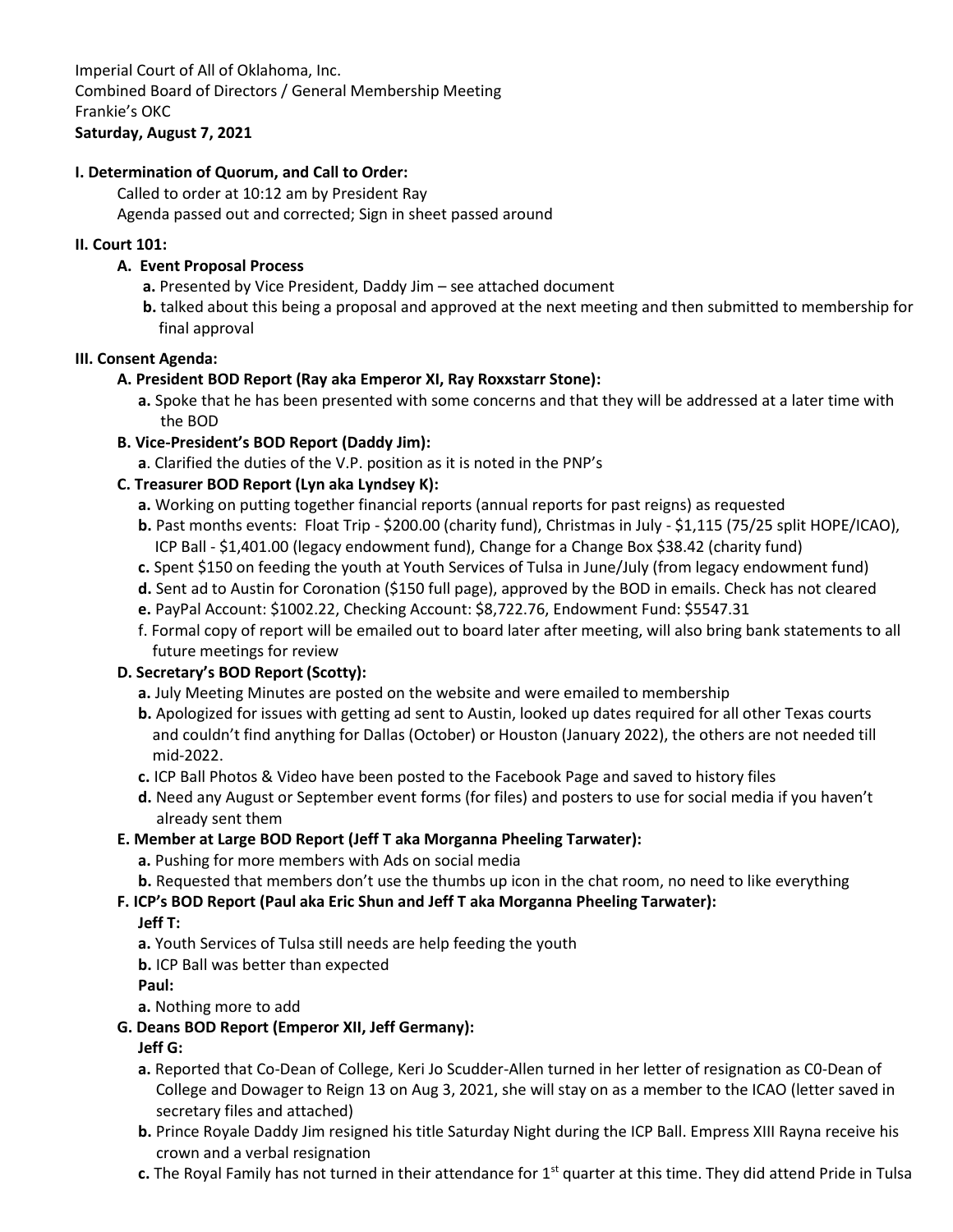- **d.** Presented a list showing the Deans and Empress XIII's events for the 1<sup>st</sup> quarter and her Majesty has exceeded what was required
- **e.** Requested help from both Scotty (secretary) and Lyn (treasurer) with keeping track of membership's attendance should they choose to aspire
- **f.** Forwarded to membership text from an email on the TXchat group about Austin Coronation
- **g.** Read aloud a letter received by the Dean from Eddie Sherbert about issues that happened during the ICP ball and found in July's minutes posted on the website (letter saved in Secretary files)

#### **H. Monarch BOD Report (Absolute Empress XIII, Rayna Over aka Frank):**

- **a.** New line titles for membership will be given out at next event on August 21<sup>st</sup> at Tulsa Eagle
- **b.** Stated that we need to put the "fun" back into fundraising
- **c.** Requested help with attendance of membership

#### **IV. Upcoming Events:**

#### **A. Disney on Broadway:**

**a.** August 21st @ Tulsa Eagle, 7 pm cocktails, 8 pm Show, Host: Morganna and Lottie Dah, 75/25 split Grateful Day Foundation / ICAO Charity Fund

#### **B. Get Happy:**

 **a.** Virtual Show on Facebook Live, Canceled by Empress XII Keri Jo (host of event)

#### **C. Blast from the Past:**

**a.** September 10<sup>th</sup> @ Tulsa Eagle, 7 pm cocktails, 8 pm Show, Host: Lottie Dah and Kitty, 100% Charity Fund

#### **D. Jello Shots and Beer Stand:**

a. Jello shots @ Frankie's, September 17<sup>th</sup>

**b.** Beer Stand during 39<sup>th</sup> Street Pride @ Frankies, September 23<sup>rd</sup> & 24<sup>th</sup>

#### **V. Committees:**

#### **A. PNP / Bylaw Committee:**

**a.** Moved to September Meeting for BOD vote on changes to PNP's and then present to membership

#### **VI. Old Business:**

#### **A. Follow up on OKC Pride Jello Shots and Beer event @ Frankie's**

**a.** Lyn mentioned that money was finally turned in - \$126

#### **B. Daddy Jim's Float Trip:**

**a.** Fun time was had by all, event raised \$200 for the charity fund

#### **c. OKC Venue's (Empress XIII Rayna):**

**a.** ICAO can hold events on the 2<sup>nd</sup> Friday each month before the regular Hootenanny Show @ Frankie's

**b.** District Lounge will let us know more in September as they are currently remodeling

#### **d. Glass Ultra Lounge in OKC (Tiffanie):**

a. Is available on Friday and Sunday nights, Located at 59<sup>th</sup> and May

**b.** Tiffanie will get back us on more details as to what is required of us to put on a show

\_\_\_\_\_\_\_\_\_\_\_\_\_\_\_\_\_\_\_\_\_\_\_\_\_\_ \_\_\_\_\_\_\_\_\_\_\_\_\_\_\_\_\_\_\_\_\_\_\_\_\_\_\_\_

#### **VII. New Business:**

#### **A. November Shows:**

**a.** Nov 13<sup>th</sup> – USO Show and Nov 19<sup>th</sup> TBA - More details to come once approved

#### **VIX. Open Forum:**

**A.** Scott Brown spoke about the issue with the meeting being rushed and not scheduled to allow for enough time to get all issues talked about

Meeting adjourned – 11:55 am Next Meeting – September 12<sup>th</sup> @ OkEq 1 pm

Ray Wilkins **Scotty Dormont** Number 2012 12:30 Scotty Dormont **Scotty Dormont** President, Board of Directors **Secretary, Board of Directors** Secretary, Board of Directors

Approved in Email: August 24, 2021 *signed copies of the minuets will be saved with the Reign XIII files*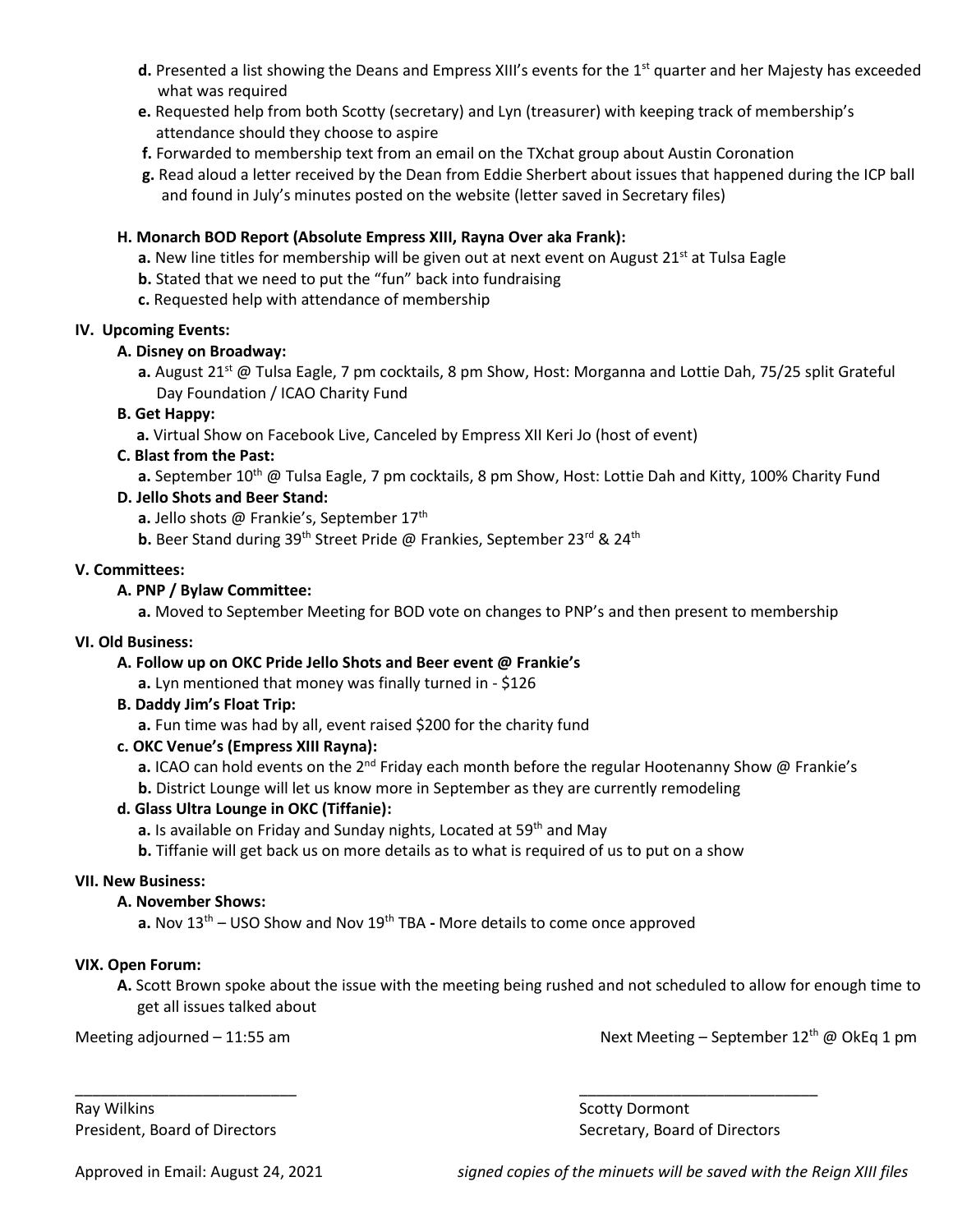# Court 101

How to successfully submit and complete the Event Proposal Form process:

- . Have a fully developed idea for an event a include theme, attire, budget if applicable, music specifics and other personalized info.
- Verify venue and date availability with designated appointees as outlined by venue management and court calendar.
- . Complete Event Proposal form with as much detail about event to include the 5 W's (Who, What, When Where and Why). Any additional sub events you'd like to include such as auctions, 50/50 raffles, Jell-O shots etc...
- . Email submission to VP and reigning monarch(s). Monarch(s) may approve event and email a signed copy of form back to VP.
- Applicant is notified of approval and applicant must submit a poster to VP for approval and to be disbursed on court social media.

All forms and posters are to be completed, submitted and approved no later than 4 weeks prior to the requested event date.

Any changes to event after the Event Proposal process is completed will require an entirely new form to be submitted and start the process over again.

Forms are to be legible and completed with all required information. Any incomplete forms will delay the approval process.

Any applicant in need of assistance is advised to contact any current or past monarch or board member should they choose to.

Event Proposal Form can be found at www.impcourtok.org/event-forms